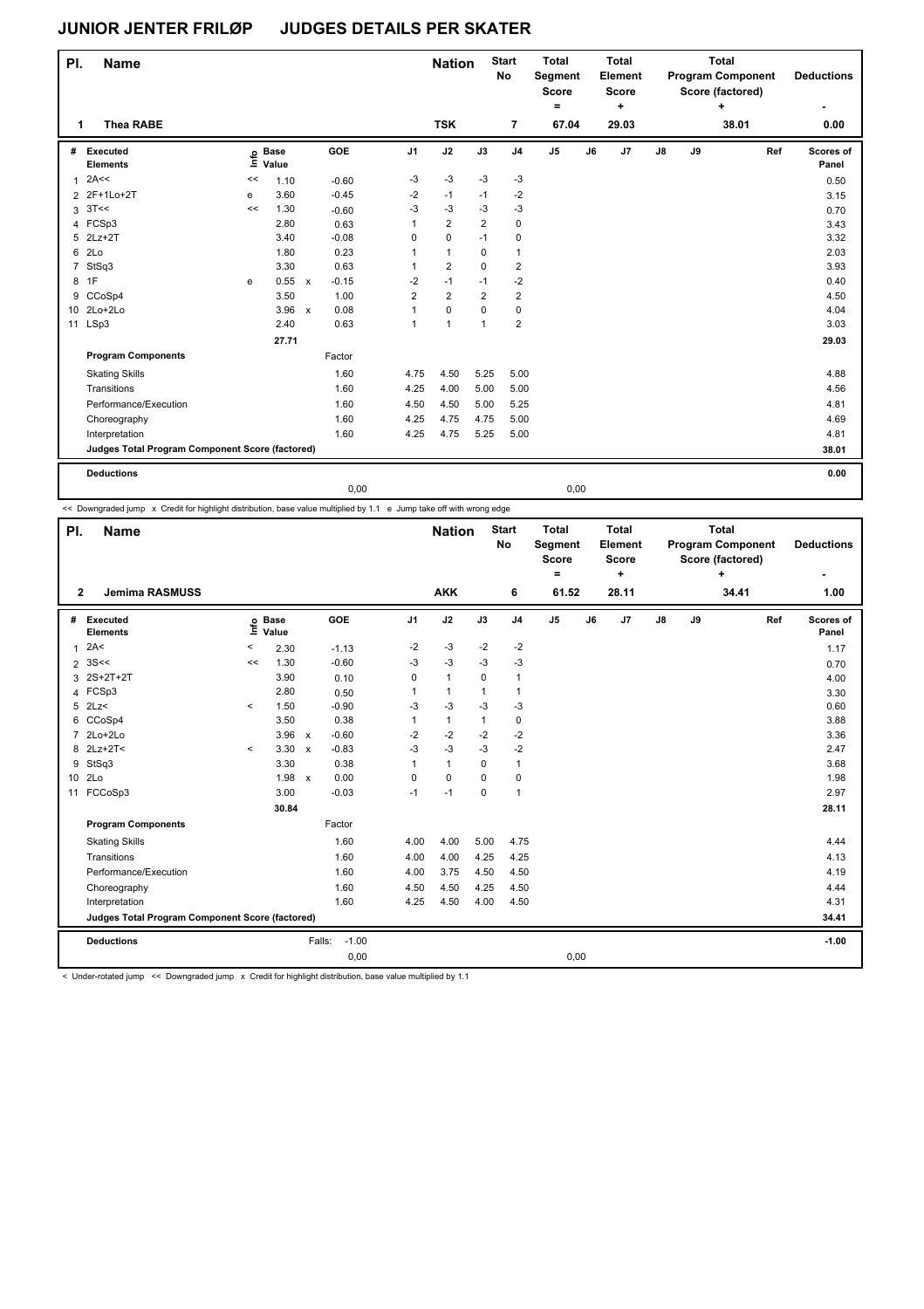| PI.            | <b>Name</b>                                     |                            |        |                         |         |                | <b>Nation</b>  |                | <b>Start</b><br>No | <b>Total</b><br>Segment<br><b>Score</b><br>٠ |    | <b>Total</b><br>Element<br><b>Score</b><br>٠ |    | <b>Total</b><br><b>Program Component</b><br>Score (factored) | <b>Deductions</b> |     |                    |
|----------------|-------------------------------------------------|----------------------------|--------|-------------------------|---------|----------------|----------------|----------------|--------------------|----------------------------------------------|----|----------------------------------------------|----|--------------------------------------------------------------|-------------------|-----|--------------------|
| 3              | <b>Heidi LILLESÆTER</b>                         |                            |        |                         |         |                | <b>SIL</b>     |                | 5                  | 55.23                                        |    | 24.71                                        |    |                                                              | 32.52             |     | 2.00               |
| #              | Executed<br><b>Elements</b>                     | e Base<br>E Value<br>Value |        | GOE                     |         | J <sub>1</sub> | J2             | J3             | J <sub>4</sub>     | $\mathsf{J}5$                                | J6 | J7                                           | J8 | J9                                                           |                   | Ref | Scores of<br>Panel |
| $\mathbf{1}$   | 3S                                              | 4.20                       |        | $-2.10$                 |         | -3             | $-3$           | $-3$           | $-3$               |                                              |    |                                              |    |                                                              |                   |     | 2.10               |
| $\overline{2}$ | 2A<                                             | 2.30<br>$\,<\,$            |        | $-1.50$                 |         | $-3$           | $-3$           | $-3$           | $-3$               |                                              |    |                                              |    |                                                              |                   |     | 0.80               |
| 3              | 2F+2T+1T                                        | 3.50                       |        | 0.00                    |         | 0              | $\mathbf 0$    | $\Omega$       | 0                  |                                              |    |                                              |    |                                                              |                   |     | 3.50               |
|                | 4 FSSp4                                         | 3.00                       |        | 1.00                    |         | $\overline{2}$ | $\overline{2}$ | $\overline{2}$ | 2                  |                                              |    |                                              |    |                                                              |                   |     | 4.00               |
| 5              | $2Lo+2T$                                        |                            | 3.41   | 0.08<br>$\mathsf{x}$    |         | 0              | $\mathbf{1}$   | $\mathbf 0$    | 0                  |                                              |    |                                              |    |                                                              |                   |     | 3.49               |
| 6              | 2F                                              |                            | 1.98   | 0.08<br>$\mathsf{x}$    |         | 0              | 0              | $\mathbf{1}$   | 0                  |                                              |    |                                              |    |                                                              |                   |     | 2.06               |
| $\overline{7}$ | CoSp2                                           | 2.00                       |        | 0.18                    |         | 1              | $\mathbf{1}$   | 0              | $-1$               |                                              |    |                                              |    |                                                              |                   |     | 2.18               |
| 8              | 2F                                              |                            | 1.98 x | 0.00                    |         | 0              | $\mathbf 0$    | $\Omega$       | 0                  |                                              |    |                                              |    |                                                              |                   |     | 1.98               |
| 9              | 2Lo                                             |                            | 1.98   | $-0.23$<br>$\mathsf{x}$ |         | $-1$           | $-1$           | $\Omega$       | $-1$               |                                              |    |                                              |    |                                                              |                   |     | 1.75               |
| 10             | StSq2                                           | 2.60                       |        | 0.25                    |         | 1              | $\mathbf{1}$   | $\mathbf 0$    | 0                  |                                              |    |                                              |    |                                                              |                   |     | 2.85               |
| 11             | CCoSp1*                                         | $\star$<br>0.00            |        | 0.00                    |         |                |                |                |                    |                                              |    |                                              |    |                                                              |                   |     | 0.00               |
|                |                                                 |                            | 26.95  |                         |         |                |                |                |                    |                                              |    |                                              |    |                                                              |                   |     | 24.71              |
|                | <b>Program Components</b>                       |                            |        | Factor                  |         |                |                |                |                    |                                              |    |                                              |    |                                                              |                   |     |                    |
|                | <b>Skating Skills</b>                           |                            |        | 1.60                    |         | 4.50           | 4.75           | 4.75           | 4.25               |                                              |    |                                              |    |                                                              |                   |     | 4.56               |
|                | Transitions                                     |                            |        | 1.60                    |         | 3.50           | 4.00           | 4.00           | 4.25               |                                              |    |                                              |    |                                                              |                   |     | 3.94               |
|                | Performance/Execution                           |                            |        | 1.60                    |         | 3.75           | 3.75           | 4.50           | 4.50               |                                              |    |                                              |    |                                                              |                   |     | 4.13               |
|                | Choreography                                    |                            |        | 1.60                    |         | 3.50           | 3.75           | 4.25           | 4.00               |                                              |    |                                              |    |                                                              |                   |     | 3.88               |
|                | Interpretation                                  |                            |        | 1.60                    |         | 4.00           | 3.00           | 4.00           | 4.25               |                                              |    |                                              |    |                                                              |                   |     | 3.81               |
|                | Judges Total Program Component Score (factored) |                            |        |                         |         |                |                |                |                    |                                              |    |                                              |    |                                                              |                   |     | 32.52              |
|                | <b>Deductions</b>                               |                            |        | Falls:                  | $-2.00$ |                |                |                |                    |                                              |    |                                              |    |                                                              |                   |     | $-2.00$            |
|                |                                                 |                            |        |                         | 0,00    |                |                |                |                    | 0,00                                         |    |                                              |    |                                                              |                   |     |                    |

< Under-rotated jump \* Invalid element x Credit for highlight distribution, base value multiplied by 1.1

| PI.            | <b>Name</b>                                     |                              |              |                   |                | <b>Nation</b> |              | <b>Start</b><br>No | <b>Total</b><br>Segment<br><b>Score</b><br>$=$ |    | <b>Total</b><br>Element<br><b>Score</b><br>÷ | <b>Total</b><br><b>Program Component</b><br>Score (factored)<br>÷ |    |       | <b>Deductions</b> |                    |
|----------------|-------------------------------------------------|------------------------------|--------------|-------------------|----------------|---------------|--------------|--------------------|------------------------------------------------|----|----------------------------------------------|-------------------------------------------------------------------|----|-------|-------------------|--------------------|
|                | <b>Karoline RÅNES</b><br>4                      |                              |              |                   |                | <b>TSK</b>    |              | 2                  | 50.17                                          |    | 22.55                                        |                                                                   |    | 30.62 |                   | 3.00               |
| #              | Executed<br><b>Elements</b>                     | <b>Base</b><br>١nfo<br>Value |              | GOE               | J <sub>1</sub> | J2            | J3           | J <sub>4</sub>     | J <sub>5</sub>                                 | J6 | J7                                           | $\mathsf{J}8$                                                     | J9 |       | Ref               | Scores of<br>Panel |
| $\mathbf{1}$   | 3Lo<<                                           | 1.80<br><<                   |              | $-0.90$           | $-3$           | $-3$          | $-3$         | $-3$               |                                                |    |                                              |                                                                   |    |       |                   | 0.90               |
| $\overline{2}$ | 1A                                              | 1.10                         |              | 0.20              | $\mathbf{1}$   | $\mathbf{1}$  | $\mathbf{1}$ | $\mathbf{1}$       |                                                |    |                                              |                                                                   |    |       |                   | 1.30               |
| 3              | $2F+2Lo$                                        | 3.60                         |              | $-0.90$           | -3             | $-3$          | -3           | -3                 |                                                |    |                                              |                                                                   |    |       |                   | 2.70               |
|                | 4 FSSp2                                         | 2.30                         |              | 0.13              | 0              | $\mathbf{1}$  | 0            | $\mathbf 0$        |                                                |    |                                              |                                                                   |    |       |                   | 2.43               |
|                | 5 2Lo+2Lo                                       | 3.96                         | $\mathsf{x}$ | 0.00              | $\Omega$       | $\Omega$      | $\Omega$     | $\mathbf 0$        |                                                |    |                                              |                                                                   |    |       |                   | 3.96               |
| 6              | StSq2                                           | 2.60                         |              | 0.13              | 0              | $\mathbf{1}$  | $\mathbf 0$  | $\mathbf 0$        |                                                |    |                                              |                                                                   |    |       |                   | 2.73               |
| $\overline{7}$ | 2F                                              | 1.98                         | $\mathsf{x}$ | $-0.23$           | 0              | $-1$          | $-1$         | $-1$               |                                                |    |                                              |                                                                   |    |       |                   | 1.75               |
| 8              | 2T                                              | 1.43                         | $\pmb{\chi}$ | 0.00              | 0              | $\mathbf 0$   | 0            | 0                  |                                                |    |                                              |                                                                   |    |       |                   | 1.43               |
| 9              | CCoSp3                                          | 3.00                         |              | 0.00              | 0              | 0             | 0            | 0                  |                                                |    |                                              |                                                                   |    |       |                   | 3.00               |
|                | 10 2F                                           | 1.98 x                       |              | $-0.90$           | $-3$           | $-3$          | $-3$         | $-3$               |                                                |    |                                              |                                                                   |    |       |                   | 1.08               |
| 11             | LSp1                                            | 1.50                         |              | $-0.23$           | $-1$           | $-1$          | 0            | $-1$               |                                                |    |                                              |                                                                   |    |       |                   | 1.27               |
|                |                                                 | 25.25                        |              |                   |                |               |              |                    |                                                |    |                                              |                                                                   |    |       |                   | 22.55              |
|                | <b>Program Components</b>                       |                              |              | Factor            |                |               |              |                    |                                                |    |                                              |                                                                   |    |       |                   |                    |
|                | <b>Skating Skills</b>                           |                              |              | 1.60              | 3.50           | 4.25          | 4.00         | 3.50               |                                                |    |                                              |                                                                   |    |       |                   | 3.81               |
|                | Transitions                                     |                              |              | 1.60              | 3.25           | 3.75          | 4.25         | 3.75               |                                                |    |                                              |                                                                   |    |       |                   | 3.75               |
|                | Performance/Execution                           |                              |              | 1.60              | 3.75           | 3.25          | 4.25         | 4.00               |                                                |    |                                              |                                                                   |    |       |                   | 3.81               |
|                | Choreography                                    |                              |              | 1.60              | 3.50           | 4.00          | 4.00         | 4.00               |                                                |    |                                              |                                                                   |    |       |                   | 3.88               |
|                | Interpretation                                  |                              |              | 1.60              | 3.75           | 4.00          | 4.00         | 3.75               |                                                |    |                                              |                                                                   |    |       |                   | 3.88               |
|                | Judges Total Program Component Score (factored) |                              |              |                   |                |               |              |                    |                                                |    |                                              |                                                                   |    |       |                   | 30.62              |
|                | <b>Deductions</b>                               |                              |              | $-3.00$<br>Falls: |                |               |              |                    |                                                |    |                                              |                                                                   |    |       |                   | $-3.00$            |
|                |                                                 |                              |              | 0,00              |                |               |              |                    | 0,00                                           |    |                                              |                                                                   |    |       |                   |                    |

<< Downgraded jump x Credit for highlight distribution, base value multiplied by 1.1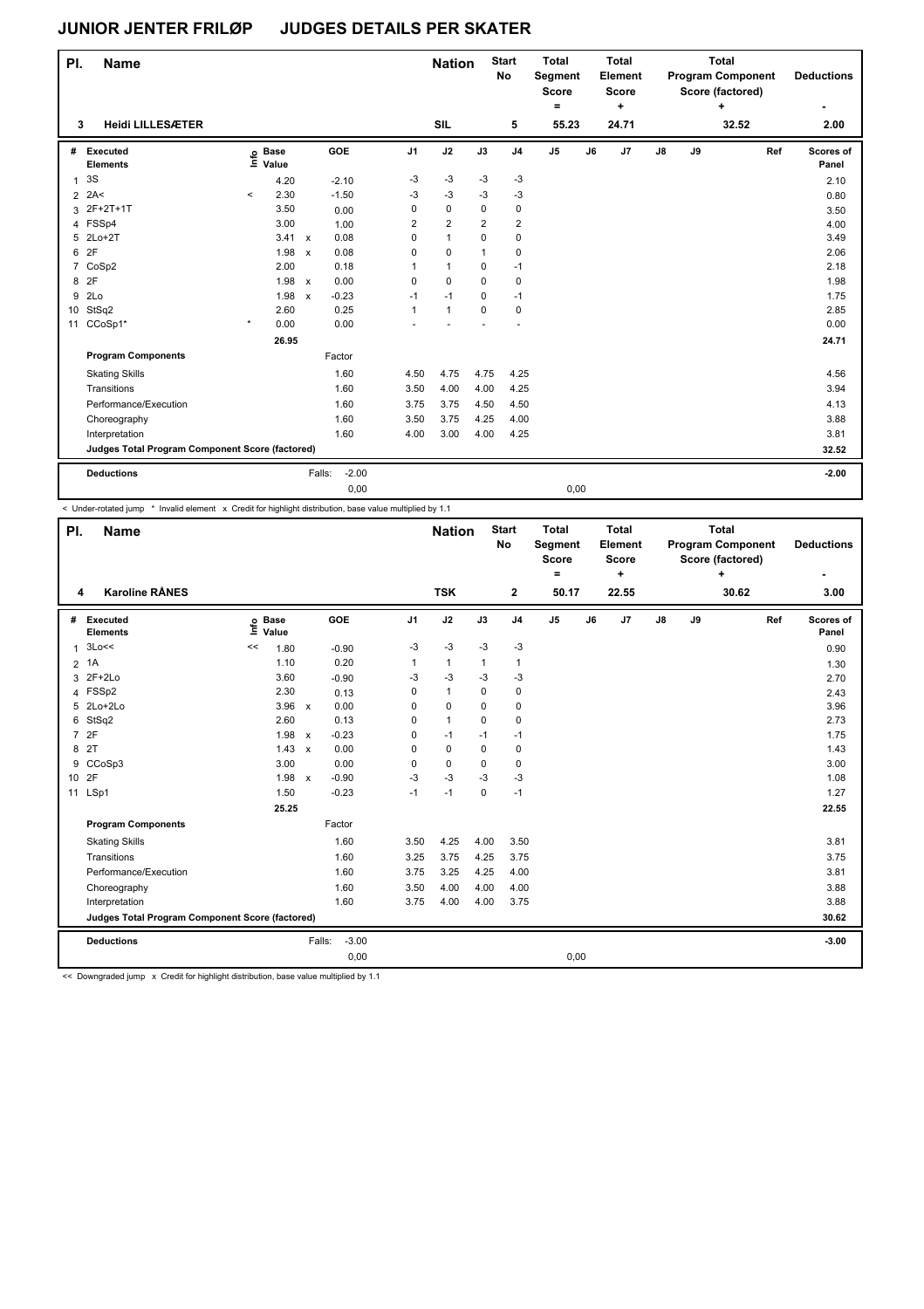| PI.            | <b>Name</b>                                     |          |                            |                           |                   |                | <b>Nation</b> |              | <b>Start</b><br><b>No</b> | <b>Total</b><br>Segment<br><b>Score</b><br>٠ |    | <b>Total</b><br>Element<br><b>Score</b><br>÷ |    | <b>Total</b><br><b>Program Component</b><br>Score (factored) | <b>Deductions</b> |     |                    |
|----------------|-------------------------------------------------|----------|----------------------------|---------------------------|-------------------|----------------|---------------|--------------|---------------------------|----------------------------------------------|----|----------------------------------------------|----|--------------------------------------------------------------|-------------------|-----|--------------------|
| 5              | Mia Aschim NØKLEBY                              |          |                            |                           |                   |                | <b>AKK</b>    |              | 3                         | 45.07                                        |    | 17.55                                        |    |                                                              | 28.52             |     | 1.00               |
| #              | Executed<br><b>Elements</b>                     |          | e Base<br>E Value<br>Value |                           | GOE               | J <sub>1</sub> | J2            | J3           | J <sub>4</sub>            | $\mathsf{J}5$                                | J6 | J <sub>7</sub>                               | J8 | J9                                                           |                   | Ref | Scores of<br>Panel |
| $\overline{1}$ | 2A<<                                            | <<       | 1.10                       |                           | $-0.60$           | $-3$           | $-3$          | $-3$         | $-3$                      |                                              |    |                                              |    |                                                              |                   |     | 0.50               |
| $\overline{2}$ | 2S                                              |          | 1.30                       |                           | 0.00              | 0              | 0             | $\mathbf 0$  | 0                         |                                              |    |                                              |    |                                                              |                   |     | 1.30               |
|                | 3 2Lz+2Lo<<                                     | <<       | 2.60                       |                           | $-0.83$           | $-3$           | $-3$          | $-3$         | $-2$                      |                                              |    |                                              |    |                                                              |                   |     | 1.77               |
|                | 4 FCoSp3                                        |          | 2.50                       |                           | $-0.23$           | 0              | $-1$          | $-1$         | $-1$                      |                                              |    |                                              |    |                                                              |                   |     | 2.27               |
| 5              | 2F<                                             | $\prec$  | 1.30                       |                           | $-0.45$           | $-1$           | $-2$          | $-2$         | $-1$                      |                                              |    |                                              |    |                                                              |                   |     | 0.85               |
| 6              | FCSSp3                                          |          | 2.60                       |                           | $-0.03$           | $-1$           | $-1$          | $\mathbf{1}$ | 0                         |                                              |    |                                              |    |                                                              |                   |     | 2.57               |
| $\overline{7}$ | 2F<                                             | $\,<\,$  | 1.43                       | $\mathsf{x}$              | $-0.83$           | $-3$           | $-3$          | $-3$         | $-2$                      |                                              |    |                                              |    |                                                              |                   |     | 0.60               |
| 8              | 2Lo<                                            | $\,<$    | 1.43                       | $\mathsf{x}$              | $-0.38$           | $-1$           | $-1$          | $-1$         | $-2$                      |                                              |    |                                              |    |                                                              |                   |     | 1.05               |
| 9              | 2Lz                                             | $\hat{}$ | 1.65                       | $\boldsymbol{\mathsf{x}}$ | $-0.38$           | $-1$           | $-2$          | $-1$         | $-1$                      |                                              |    |                                              |    |                                                              |                   |     | 1.27               |
| 10             | StSq2                                           |          | 2.60                       |                           | $-0.08$           | 0              | $\mathbf 0$   | $-1$         | 0                         |                                              |    |                                              |    |                                                              |                   |     | 2.52               |
| 11             | CCoSp3                                          |          | 3.00                       |                           | $-0.15$           | 0              | $-1$          | $\mathbf 0$  | $-1$                      |                                              |    |                                              |    |                                                              |                   |     | 2.85               |
|                |                                                 |          | 21.51                      |                           |                   |                |               |              |                           |                                              |    |                                              |    |                                                              |                   |     | 17.55              |
|                | <b>Program Components</b>                       |          |                            |                           | Factor            |                |               |              |                           |                                              |    |                                              |    |                                                              |                   |     |                    |
|                | <b>Skating Skills</b>                           |          |                            |                           | 1.60              | 3.50           | 3.50          | 4.00         | 3.50                      |                                              |    |                                              |    |                                                              |                   |     | 3.63               |
|                | Transitions                                     |          |                            |                           | 1.60              | 3.25           | 4.50          | 3.00         | 3.50                      |                                              |    |                                              |    |                                                              |                   |     | 3.56               |
|                | Performance/Execution                           |          |                            |                           | 1.60              | 3.00           | 3.50          | 3.75         | 4.00                      |                                              |    |                                              |    |                                                              |                   |     | 3.56               |
|                | Choreography                                    |          |                            |                           | 1.60              | 3.25           | 4.25          | 3.50         | 3.50                      |                                              |    |                                              |    |                                                              |                   |     | 3.63               |
|                | Interpretation                                  |          |                            |                           | 1.60              | 3.00           | 3.50          | 3.50         | 3.75                      |                                              |    |                                              |    |                                                              |                   |     | 3.44               |
|                | Judges Total Program Component Score (factored) |          |                            |                           |                   |                |               |              |                           |                                              |    |                                              |    |                                                              |                   |     | 28.52              |
|                | <b>Deductions</b>                               |          |                            |                           | $-1.00$<br>Falls: |                |               |              |                           |                                              |    |                                              |    |                                                              |                   |     | $-1.00$            |
|                |                                                 |          |                            |                           | 0,00              |                |               |              |                           | 0,00                                         |    |                                              |    |                                                              |                   |     |                    |

< Under-rotated jump << Downgraded jump x Credit for highlight distribution, base value multiplied by 1.1

| PI.             | <b>Name</b>                                     |                              |              |         |                | <b>Start</b><br><b>Nation</b><br><b>No</b> |          | <b>Total</b><br>Segment<br><b>Score</b><br>۰ | <b>Total</b><br>Element<br><b>Score</b><br>÷ |       | <b>Total</b><br><b>Program Component</b><br>Score (factored)<br>÷ |               |       |  | <b>Deductions</b> |                    |
|-----------------|-------------------------------------------------|------------------------------|--------------|---------|----------------|--------------------------------------------|----------|----------------------------------------------|----------------------------------------------|-------|-------------------------------------------------------------------|---------------|-------|--|-------------------|--------------------|
| 6               | Hanna Kai Barstad GOLBERG                       |                              |              |         | <b>BKK</b>     |                                            | 1        | 44.17                                        |                                              | 18.66 |                                                                   |               | 25.51 |  | 0.00              |                    |
|                 | # Executed<br><b>Elements</b>                   | <b>Base</b><br>١nfo<br>Value |              | GOE     | J <sub>1</sub> | J2                                         | J3       | J <sub>4</sub>                               | J5                                           | J6    | J7                                                                | $\mathsf{J}8$ | J9    |  | Ref               | Scores of<br>Panel |
| $\mathbf{1}$    | LSp2                                            | 1.90                         |              | $-0.15$ | $-1$           | $-1$                                       | 0        | 0                                            |                                              |       |                                                                   |               |       |  |                   | 1.75               |
| $\overline{2}$  | 2F                                              | 1.80                         |              | 0.08    | 0              | 0                                          | 0        | $\overline{1}$                               |                                              |       |                                                                   |               |       |  |                   | 1.88               |
| 3               | 1A                                              | 1.10                         |              | 0.00    | 0              | $\mathbf 0$                                | $\Omega$ | 0                                            |                                              |       |                                                                   |               |       |  |                   | 1.10               |
| 4               | 2Lz+1T+1Lo                                      | 3.00                         |              | $-0.15$ | 0              | $-1$                                       | 0        | $-1$                                         |                                              |       |                                                                   |               |       |  |                   | 2.85               |
|                 | 5 FCSp1                                         | 1.90                         |              | 0.13    | 0              | $\mathbf 0$                                | 1        | $\mathbf 0$                                  |                                              |       |                                                                   |               |       |  |                   | 2.03               |
| 6               | 2S                                              | 1.43                         | $\mathsf{x}$ | 0.00    | 0              | 0                                          | 0        | 0                                            |                                              |       |                                                                   |               |       |  |                   | 1.43               |
| $\overline{7}$  | StSq2                                           | 2.60                         |              | 0.05    | 0              | 0                                          | $-1$     | $\overline{1}$                               |                                              |       |                                                                   |               |       |  |                   | 2.65               |
|                 | 8 2Lo<                                          | 1.43<br>$\prec$              | $\mathsf{x}$ | $-0.53$ | $-2$           | $-2$                                       | $-2$     | $-1$                                         |                                              |       |                                                                   |               |       |  |                   | 0.90               |
| 9               | 1T                                              | 0.44                         | $\mathbf{x}$ | 0.00    | $\Omega$       | $\mathbf 0$                                | $\Omega$ | $\mathbf 0$                                  |                                              |       |                                                                   |               |       |  |                   | 0.44               |
| 10 <sub>1</sub> | 1Lz                                             | 0.66                         | $\mathsf{x}$ | $-0.03$ | 0              | $-1$                                       | 0        | $\mathbf 0$                                  |                                              |       |                                                                   |               |       |  |                   | 0.63               |
| 11              | CCoSp3                                          | 3.00                         |              | 0.00    | 0              | $\mathbf 0$                                | $\Omega$ | 0                                            |                                              |       |                                                                   |               |       |  |                   | 3.00               |
|                 |                                                 | 19.26                        |              |         |                |                                            |          |                                              |                                              |       |                                                                   |               |       |  |                   | 18.66              |
|                 | <b>Program Components</b>                       |                              |              | Factor  |                |                                            |          |                                              |                                              |       |                                                                   |               |       |  |                   |                    |
|                 | <b>Skating Skills</b>                           |                              |              | 1.60    | 3.25           | 3.50                                       | 3.50     | 3.50                                         |                                              |       |                                                                   |               |       |  |                   | 3.44               |
|                 | Transitions                                     |                              |              | 1.60    | 3.25           | 2.75                                       | 2.75     | 3.00                                         |                                              |       |                                                                   |               |       |  |                   | 2.94               |
|                 | Performance/Execution                           |                              |              | 1.60    | 3.00           | 3.00                                       | 3.25     | 3.25                                         |                                              |       |                                                                   |               |       |  |                   | 3.13               |
|                 | Choreography                                    |                              |              | 1.60    | 3.50           | 3.25                                       | 3.50     | 3.50                                         |                                              |       |                                                                   |               |       |  |                   | 3.44               |
|                 | Interpretation                                  |                              |              | 1.60    | 3.25           | 2.75                                       | 3.00     | 3.00                                         |                                              |       |                                                                   |               |       |  |                   | 3.00               |
|                 | Judges Total Program Component Score (factored) |                              |              |         |                |                                            |          |                                              |                                              |       |                                                                   |               |       |  |                   | 25.51              |
|                 | <b>Deductions</b>                               |                              |              |         |                |                                            |          |                                              |                                              |       |                                                                   |               |       |  |                   | 0.00               |
|                 |                                                 |                              |              | 0,00    |                |                                            |          |                                              | 0,00                                         |       |                                                                   |               |       |  |                   |                    |

< Under-rotated jump x Credit for highlight distribution, base value multiplied by 1.1